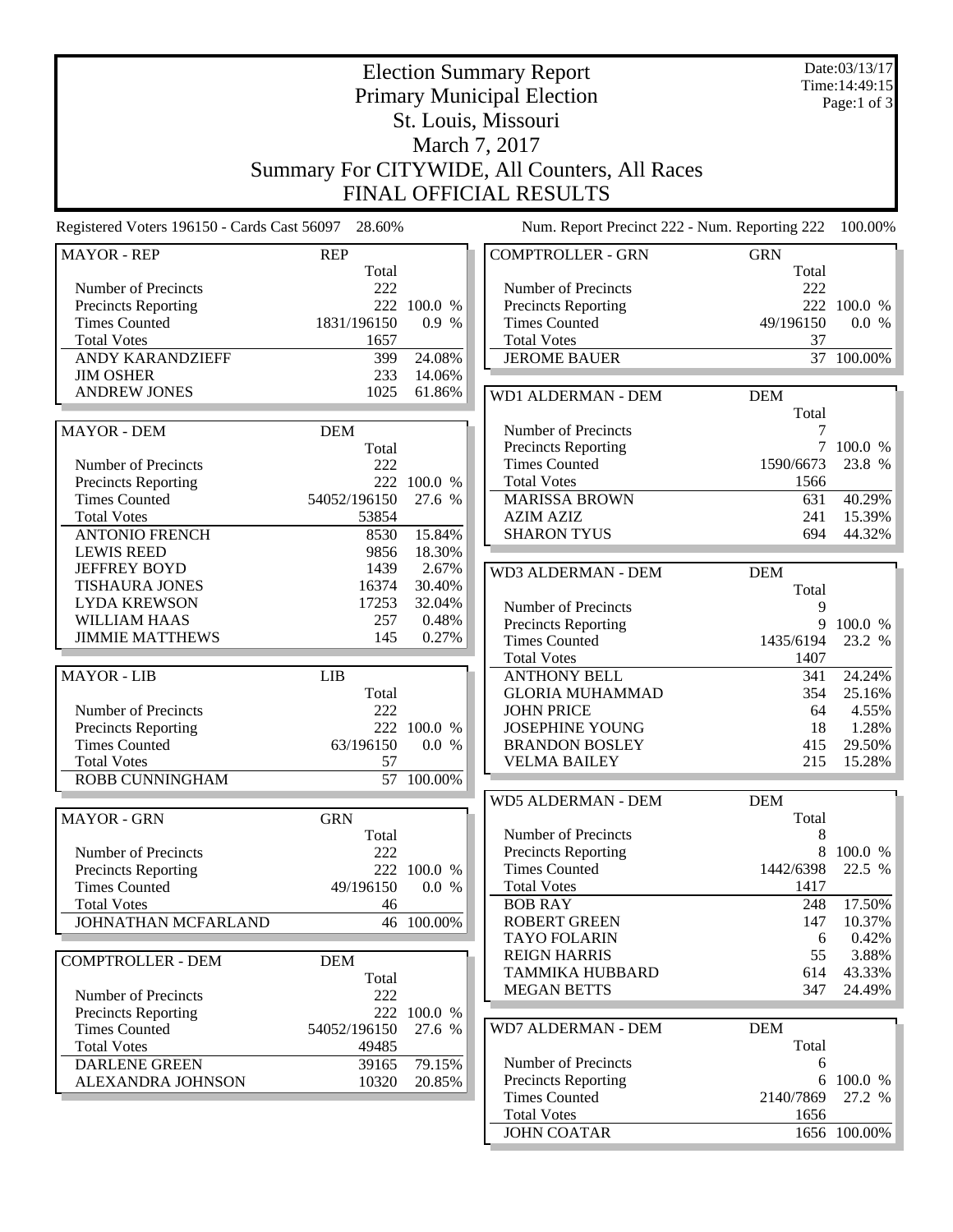|                                                    |                     | Date:03/13/17<br>Time: 14:49:15 |                                                          |                     |             |  |  |  |  |
|----------------------------------------------------|---------------------|---------------------------------|----------------------------------------------------------|---------------------|-------------|--|--|--|--|
|                                                    |                     |                                 | <b>Primary Municipal Election</b><br>St. Louis, Missouri |                     | Page:2 of 3 |  |  |  |  |
|                                                    |                     |                                 |                                                          |                     |             |  |  |  |  |
| March 7, 2017                                      |                     |                                 |                                                          |                     |             |  |  |  |  |
| Summary For CITYWIDE, All Counters, All Races      |                     |                                 |                                                          |                     |             |  |  |  |  |
|                                                    |                     |                                 |                                                          |                     |             |  |  |  |  |
| <b>FINAL OFFICIAL RESULTS</b>                      |                     |                                 |                                                          |                     |             |  |  |  |  |
| Registered Voters 196150 - Cards Cast 56097 28.60% |                     |                                 | Num. Report Precinct 222 - Num. Reporting 222            |                     | 100.00%     |  |  |  |  |
| WD7 ALDERMAN - GRN                                 | <b>GRN</b><br>Total |                                 | WD13 ALDERMAN - GRN                                      | <b>GRN</b><br>Total |             |  |  |  |  |
| Number of Precincts                                | 6                   |                                 | Number of Precincts                                      | 6                   |             |  |  |  |  |
| <b>Precincts Reporting</b>                         | 6                   | 100.0 %                         | Precincts Reporting                                      | 6                   | 100.0 %     |  |  |  |  |
| <b>Times Counted</b>                               | 5/7869              | 0.1 %                           | <b>Times Counted</b>                                     | 5/7142              | 0.1 %       |  |  |  |  |
| <b>Total Votes</b>                                 | 5                   |                                 | <b>Total Votes</b>                                       | 4                   |             |  |  |  |  |
| <b>QUINN PARKS</b>                                 |                     | $\overline{5}$ 100.00%          | STEPHANIE DINGES                                         |                     | 4 100.00%   |  |  |  |  |
|                                                    |                     |                                 |                                                          |                     |             |  |  |  |  |
| <b>WD9 ALDERMAN - DEM</b>                          | <b>DEM</b><br>Total |                                 | <b>WD15 ALDERMAN - DEM</b>                               | <b>DEM</b><br>Total |             |  |  |  |  |
| Number of Precincts                                | 9                   |                                 | Number of Precincts                                      | 7                   |             |  |  |  |  |
| <b>Precincts Reporting</b>                         | 9                   | 100.0 %                         | Precincts Reporting                                      |                     | 7 100.0 %   |  |  |  |  |
| <b>Times Counted</b>                               | 2093/6750           | 31.0 %                          | <b>Times Counted</b>                                     | 2705/7357           | 36.8 %      |  |  |  |  |
| <b>Total Votes</b>                                 | 2058                |                                 | <b>Total Votes</b>                                       | 2658                |             |  |  |  |  |
| <b>DAN GUENTHER</b>                                | 1320                | 64.14%                          | <b>JENNIFER FLORIDA</b>                                  | 901                 | 33.90%      |  |  |  |  |
| <b>KEN ORTMANN</b>                                 | 738                 | 35.86%                          | <b>MEGAN GREEN</b>                                       | 1757                | 66.10%      |  |  |  |  |
|                                                    |                     |                                 |                                                          |                     |             |  |  |  |  |
| WD9 ALDERMAN - GRN                                 | <b>GRN</b>          |                                 | <b>WD16 ALDERMAN - REP</b>                               | <b>REP</b>          |             |  |  |  |  |
|                                                    | Total               |                                 |                                                          | Total               |             |  |  |  |  |
| Number of Precincts                                | 9                   |                                 | Number of Precincts                                      | 8                   |             |  |  |  |  |
| Precincts Reporting                                | 9                   | 100.0 %                         | Precincts Reporting                                      | 8                   | 100.0 %     |  |  |  |  |
| <b>Times Counted</b><br><b>Total Votes</b>         | 1/6750              | 0.0 %                           | <b>Times Counted</b><br><b>Total Votes</b>               | 251/8593<br>220     | 2.9 %       |  |  |  |  |
| <b>KATIE GORE</b>                                  |                     | 1 100.00%                       | <b>ABIGAIL NIEBLING</b>                                  |                     | 220 100.00% |  |  |  |  |
|                                                    |                     |                                 |                                                          |                     |             |  |  |  |  |
| WD11 ALDERMAN - DEM                                | <b>DEM</b>          |                                 | <b>WD16 ALDERMAN - DEM</b>                               | <b>DEM</b>          |             |  |  |  |  |
| Number of Precincts                                | Total<br>6          |                                 | Number of Precincts                                      | Total<br>8          |             |  |  |  |  |
| <b>Precincts Reporting</b>                         |                     | 6 100.0 %                       | Precincts Reporting                                      | 8                   | 100.0 %     |  |  |  |  |
| <b>Times Counted</b>                               | 1541/6283           | 24.5 %                          | <b>Times Counted</b>                                     | 3326/8593           | 38.7 %      |  |  |  |  |
| <b>Total Votes</b>                                 | 1519                |                                 | <b>Total Votes</b>                                       | 3263                |             |  |  |  |  |
| <b>DEE BROWN</b>                                   | 449                 | 29.56%                          | THOMAS OLDENBURG                                         | 1820                | 55.78%      |  |  |  |  |
| <b>EDDIE TUCKER</b>                                | 74                  | 4.87%                           | MICHELE KRATKY                                           | 1443                | 44.22%      |  |  |  |  |
| <b>SARAH MARTIN</b>                                | 996                 | 65.57%                          |                                                          |                     |             |  |  |  |  |
|                                                    |                     |                                 | <b>WD17 ALDERMAN - DEM</b>                               | <b>DEM</b>          |             |  |  |  |  |
| WD11 ALDERMAN - GRN                                | <b>GRN</b>          |                                 |                                                          | Total               |             |  |  |  |  |
|                                                    | Total               |                                 | Number of Precincts                                      | 8                   |             |  |  |  |  |
| Number of Precincts                                | 6                   |                                 | Precincts Reporting                                      | 8                   | 100.0 %     |  |  |  |  |
| Precincts Reporting<br><b>Times Counted</b>        | 6<br>4/6283         | 100.0 %                         | <b>Times Counted</b>                                     | 2133/7396           | 28.8 %      |  |  |  |  |
| <b>Total Votes</b>                                 | 3                   | 0.1 %                           | <b>Total Votes</b><br><b>JOE RODDY</b>                   | 2052<br>1190        | 57.99%      |  |  |  |  |
| <b>HANNAH LACHANCE</b>                             |                     | $3 - 100.00\%$                  | <b>JOE DIEKEMPER</b>                                     | 862                 | 42.01%      |  |  |  |  |
|                                                    |                     |                                 |                                                          |                     |             |  |  |  |  |
| WD13 ALDERMAN - DEM                                | <b>DEM</b>          |                                 | WD19 ALDERMAN - DEM                                      | <b>DEM</b>          |             |  |  |  |  |
|                                                    | Total               |                                 |                                                          | Total               |             |  |  |  |  |
| Number of Precincts                                | 6                   |                                 | Number of Precincts                                      | 9                   |             |  |  |  |  |
| Precincts Reporting                                |                     | 6 100.0 %                       | Precincts Reporting                                      | 9                   | 100.0 %     |  |  |  |  |
| <b>Times Counted</b>                               | 1752/7142           | 24.5 %                          | <b>Times Counted</b>                                     | 1354/5686           | 23.8 %      |  |  |  |  |
| <b>Total Votes</b><br><b>BETH MURPHY</b>           | 1478                | 1478 100.00%                    | <b>Total Votes</b><br><b>MARLENE DAVIS</b>               | 1296<br>908         | $70.06\%$   |  |  |  |  |
|                                                    |                     |                                 | <b>LINDSAY PATTAN</b>                                    | 388                 | 29.94%      |  |  |  |  |
|                                                    |                     |                                 |                                                          |                     |             |  |  |  |  |